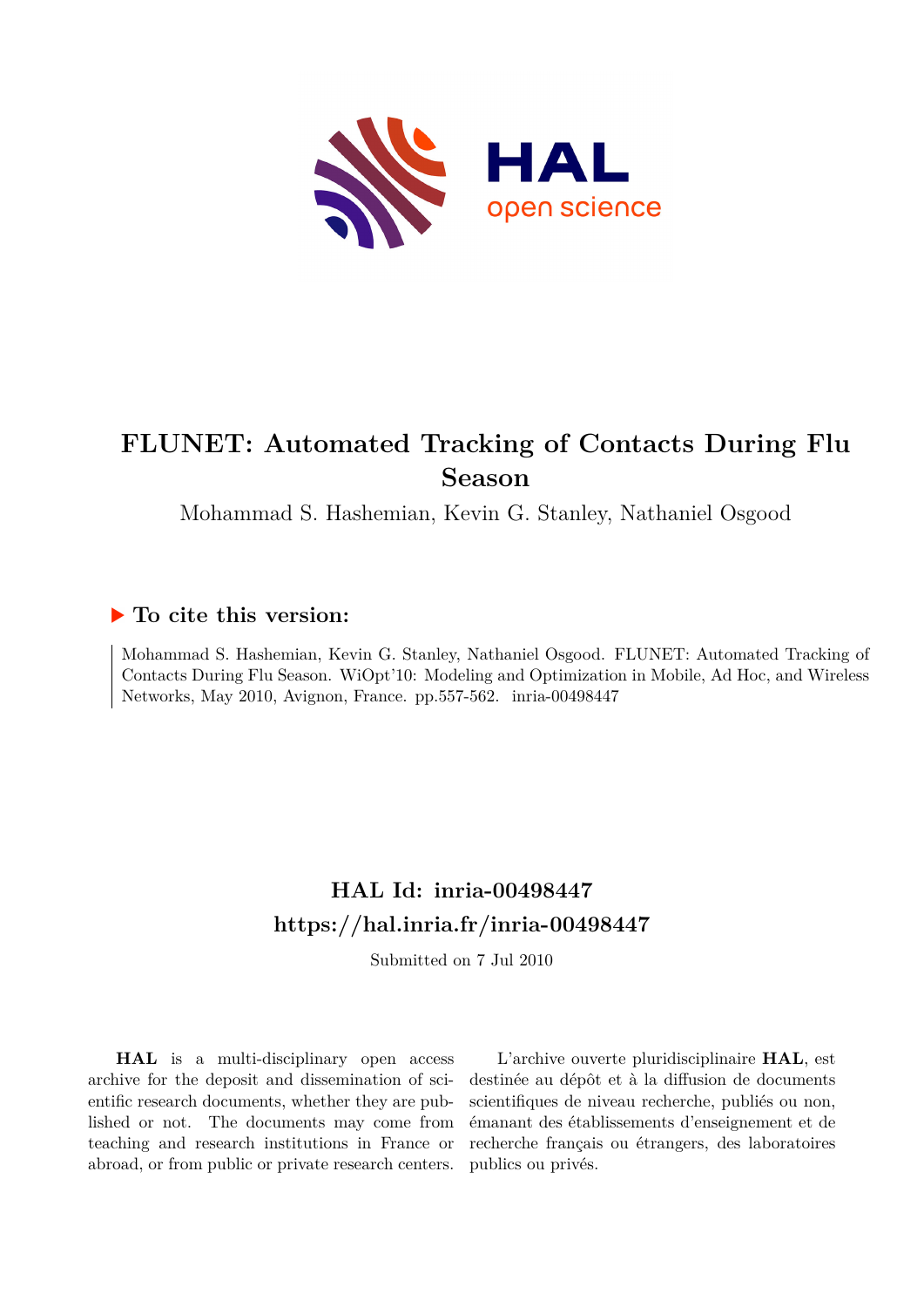# FLUNET: Automated Tracking of Contacts During Flu Season

Mohammad S. Hashemian, Kevin G. Stanley, Nathaniel Osgood

Department of Computer Science University of Saskatchewan Saskatoon, Canada m.hashemian@usask.ca, {kstanley, osgood}@cs.usask.ca

*Abstract***— By analyzing people's contact patterns over time, it is possible to build efficient delay tolerant networking (DTN) algorithms and derive important data for parameterizing and calibrating epidemiological models. Significant research has been performed in the automated acquisition of contact patterns using mobile devices such as Zigbee motes or Bluetooth-enabled cellular phones. However, the limited number of studies described to date do not capture the breadth of human experience or specifically include the acquisition of health related information. In this paper we present Flunet, a mobile contact-tracking network deployed in a Canadian university environment during flu season. Flunet tracked contact patterns of 36 participants and their proximity to 11 stationary nodes using MicaZ motes over a period of three months. Participants filled out weekly surveys on their state of health. This study is distinct from others because we incorporate health information and the impact of sub-zero temperatures on mobility patterns. This paper presents a preliminary analysis of the data set, primarily from a DTN perspective. We present fundamental attributes of the dataset, the efficiency of routing for single pass and flooding-based algorithms and a preliminary look at the relationship between network characteristics and health status.**

*Keywords-component; Sensor Networks, Contact Measurement, Delay Tolerant Network, Epidemiological Modeling*

#### I. INTRODUCTION

Automated contact tracing between human agents has direct applications to health and networking research. In networking research, contact traces can provide detailed maps of contact duration and inter-contact separation, which can be directly applied to the design and validation of delay tolerant network routing algorithms [1]. In health research, contact patterns provide insight into critical factors underlying the spread of contagions, such as for sexually transmitted infections [2] like HIV, and for airborne illnesses such as influenza or tuberculosis [3]. The resulting network structure and dynamics can be used directly in agent-based and network models or can be processed to provide mixing matrices for population level models.

Several attempts have been made to derive contact patterns in human environments. Traditional contact tracing has relied on self-report, which is labor-intensive and timeconsuming [4]. Individuals subject to contact tracing are

sometimes reluctant to report contacts for reasons of confidentiality. Even given a willingness to offer contact histories, individuals can have limited ability to recall the occurrence and timing of a contact, particularly for those of shorter duration. Partly as a result of these limitations, researchers working with self-report contact data have found that the incorporation of geographic place into social network analysis can offer significant epidemiological insight [3].

Data sets, particularly those publicly available on the CRAWDAD repository, have been obtained from automated contact tracing, either directly using Wi-Fi, Bluetooth or Zigbee devices, or indirectly using time-stamped GPS coordinates. Example datasets include university students and staff [5], conference attendees [6], university wireless usage [7], rollerblade tours [8] and GPS traces at theme parks [9]. Researchers have also attempted to use secondary measures to estimate contact patterns by inferring them from published or recorded schedules. Examples include student attendance in classes based on anonymized schedules [10], vehicular networks such from bus schedules [11], or subway transit records [12].

While these datasets have enhanced our understanding of inter-human contact patterns and allowed the construction of more realistic synthetic algorithms for creating mobility models [9], they still do not capture the breadth of human endeavor, or include medical data which would make the contact records more applicable to epidemiological modeling. To fill this gap we present Flunet, a contact tracing experiment conducted at the University of Saskatchewan.

Flunet tracked 36 participants and 11 fixed nodes over the course of three months during a Canadian winter. Participants provided health information through weekly surveys, which reported symptoms characteristic of influenza-like illnesses. Flunet is distinct from other data sources for the following reasons:

- Medical Data: We collected health data from each of the participants in weekly surveys, allowing us to examine changes in contact dynamics for sick and healthy individuals.
- Duration: We have collected data for an entire flu season, encompassing over 1000 person-days of

This work was partially sponsored by the National Science and Engineering Research Council (NSERC) of Canada, Discovery Grant and RTI programs.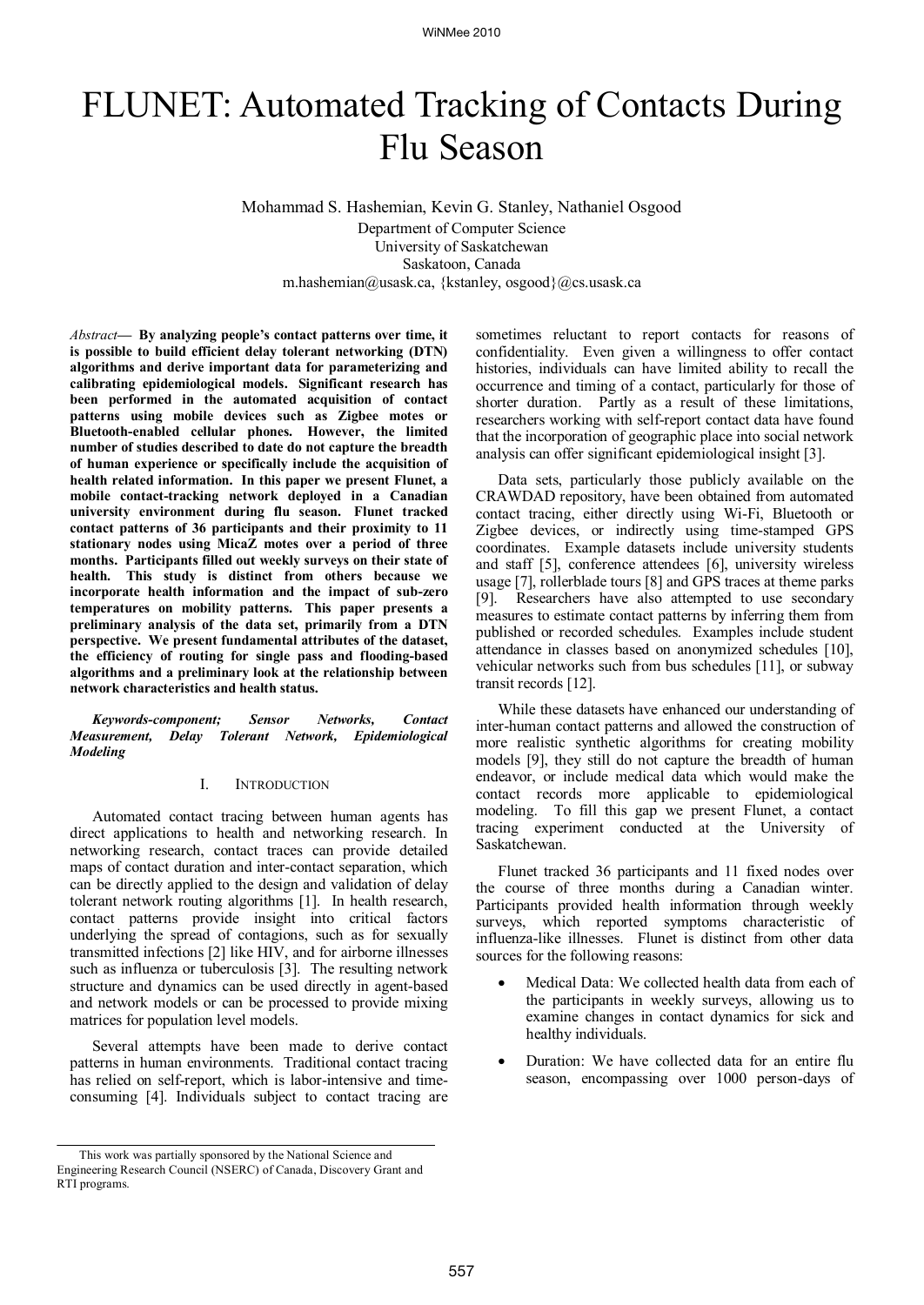records, which is significantly more than other Zigbee-based experiments.

 Temperature: The mean temperature during our experiment was -12º C [13]. Such low temperatures both contribute to mobility patterns and facilitate the spread of influenza.

This paper presents a preliminary analysis of the dataset from both a DTN routing and epidemiological perspective. Section 2 describes our experimental setup. Section 3A presents a preliminary contact data analysis, section 3B verifies that classic DTN routing algorithms function as expected, and section 3C examines the health information provided in the participant surveys. A brief discussion is provided in section 4, future work in section 5 and conclusions in section 6.

#### II. EXPERIMENT SETUP

We were interested in the contacts between participants, the amount of time they spend at public places and how this might correlate with health conditions. To collect this data, we used contact tracing using MicaZ motes and weekly health surveys.

#### *A. Contact Measurement*

We selected 36 participants and asked them to carry a wireless module (MicaZ by Crossbow®) for 3 months, starting Nov.  $9<sup>th</sup>$ , 2009 and ending Feb.  $9<sup>th</sup>$  2010. The participants were from 7 graduate labs in the Computer Science Department, departmental staff and undergraduate students. We also placed 11 stationary nodes in public places through the campus to measure the amount of time each person spent in specific public areas. Stationary locations were chosen by experimenters in high traffic, public locations.

Out of 11 stationary nodes, 3 were connected to a networked PC and acted as data sinks. The mobile nodes buffered the recorded contact information and offloaded the buffered data accumulated since the last offload time. To collect all the data at a central location, these base stations were connected to a central MySQL database which periodically uploaded collected data from the network to the main database. Contact with a base station triggered clock synchronization by setting the mobile node"s internal clock to the value received from the server. When two mobile nodes established a new contact, they synchronize their clocks to the node which had more recently visited the server. This algorithm caused the synchronized time to propagate through the network, mitigating clock drift in mobile nodes with infrequent server contact. Half of the mobile nodes were equipped with MTS310 sensor boards to periodically measure the temperature of their surroundings.

To probe adjacent nodes, each node broadcasts a "HELLO" message every 30 seconds (4-second interval for stationary nodes) with random drift of  $+/-2$  s to prevent packet collision. If a node currently in contact failed to receive 4 consecutive HELLO messages from its partner, it labeled the partner as departed and adds a new contact record to its internal buffer. Each contact record includes: control

flags, adjacent node ID, contact start time, contact end time, distance (discretized to "Close", "Medium", and "Far" based on received signal strength indicator (RSSI) value), and temperature (if applicable).

#### *B. Surveys*

Health information was collected via weekly surveys, which also requested participants estimate their total contact time with other members of the study to provide data on the difference between automated and self reported data collection. Participants were also asked to fill a one-time demographic/background survey which included questions on demographic variables, average amount of time spent with people and on campus, flu shot and H1N1 vaccination information, and their attitudes to the wireless module.

#### *C. Maintaining the Integrity of the Specifications*

The wireless module failures can be divided into two main categories: technical problems and human carelessness. The primary technical failure mode was a failure in the MicaZ receiver amplifier. The node could not receive HELLO packets from other nodes, but other nodes could record the faulty node"s existence. We suspect this problem was due to electrostatic discharge (ESD) damage to the receiving amplifier, due to the prototype design of MicaZ motes and the dry, cold conditions which dominate Saskatchewan winters. Thirty-two nodes experienced receiver failure during the study. Defective nodes were replaced after failure detection. We have mitigated the impact of this failure node by defining contact between a pair of nodes as the union of their contact records. Battery failure or displacement, sensor board displacement caused by shaking the module, and storage memory failure were other technical problems which occurred rarely during the study.

Human error was dominated by participants forgetting to carry the module, and forgetting to replace the battery periodically. When the participant forgot to carry the module, either the module was left on or off. In the former case the module recorded additional erroneous data and in the latter case we lost potential contact information. We tried to minimize compliance issues by sending reminders, mentioning in the weekly surveys, and directly reminding the more egregious offenders. During the study we observed that as time progresses, people cared less about the mote, and more often forgot to change the battery or to keep the device on. Voluntarily turning the node off, and forgetting to switch the device on after turning it off are other examples of human carelessness which rarely affected data collection.

#### *D. Simulation*

We can consider the dataset as a delay tolerant network (DTN) with semi-predictable connectivity. To analyze data from this point of view, we implemented a DTN in Network Simulator 3 (ns-3) using collected data from all 47 nodes (mobile and stationary). We applied two fundamental DTN routing algorithms on the simulated network: 1) *Direct Message Passing* to measure the upper bound of end-to-end delivery time and the lower bound of energy consumption, and 2) *Epidemic Routing (Flooding)* [14] to measure the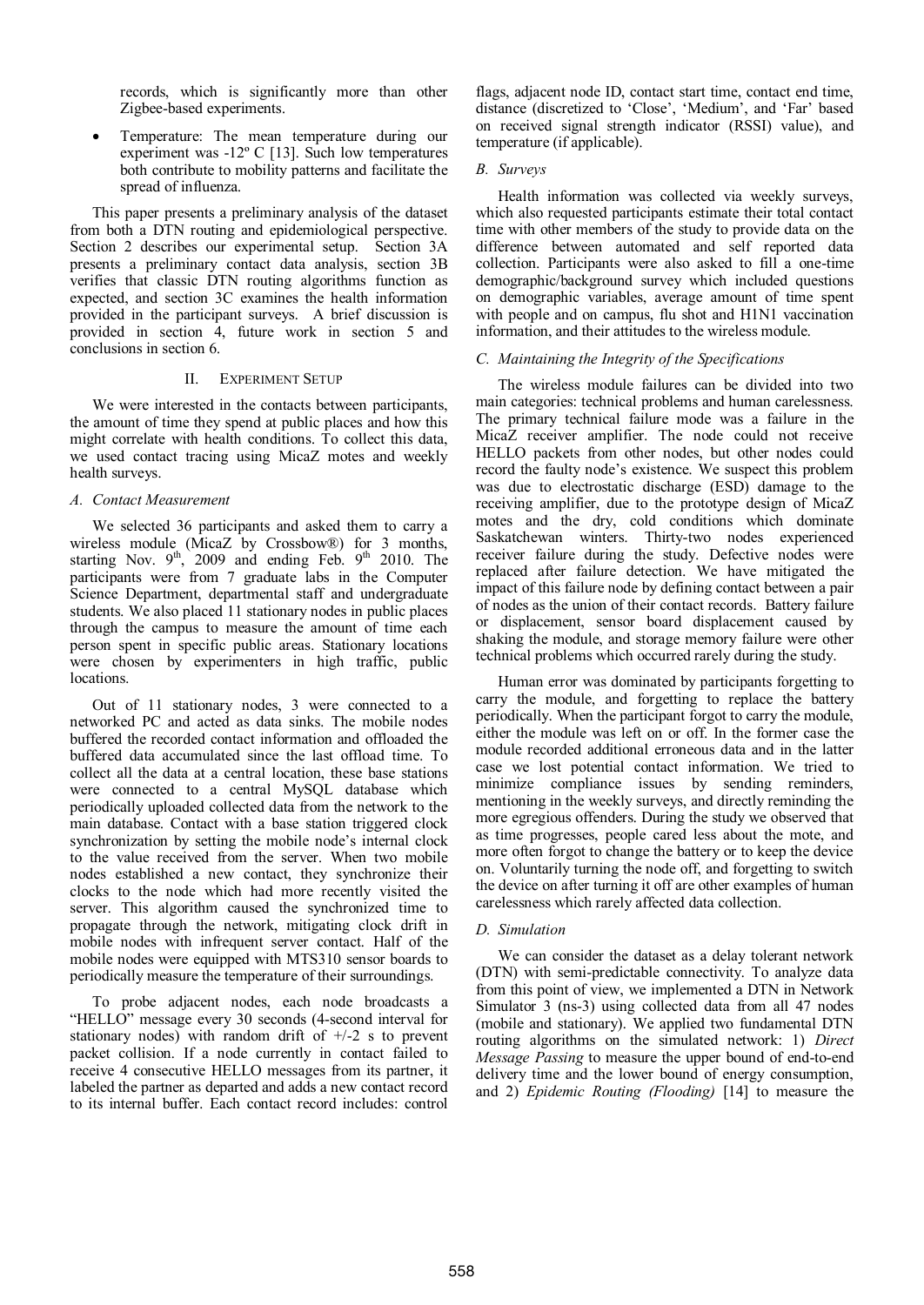lower bound of delivery time and the upper bound of energy consumption.

In simulation, we discretized the time into 30-second time slots, and computed the connectivity pattern at each time slot using the dataset. The result for each node was imported as its contact pattern during the simulation. For both algorithms, we generated 12,500 packets in the network during the simulation, using a uniform random variable with 0.1% generation rate; therefore each node generated approximately 3 messages per day. *Buffer Size* was set to 1000 packets for all the experiments and no *Packet TTL* was specified. The packet size was fixed to 29 bytes (the default packet size in TOS). The Flooding algorithm did not employ any anti-packet methods [15]. The carrier drops the packet as soon as delivery to the destination, but might receive the packet again in the future from other nodes.

#### III. RESULTS

Participants in this study consist of 75% males and 25% females, while 47% of them were in contact with other participants just on campus, and 53% were in contact off campus as well. 14% of the participants received a regular flu shot, and 39% of them had H1N1 vaccination. In addition, 83% of participants never smoke, while 6% smoke occasionally, and 11% smoke every day.

#### *A. Dataset Characteristics*

For the first set of results from the collected dataset, we focused on the data and its characteristics. The average duration of contacts at different hours of the day is interesting from DTN perspective. As shown in Fig. 1, contacts which happened in the morning between 7 AM to 9 AM are longer than other times of the day and the contact durations get shorter during afternoon. This can be explained by considering the effect of contacts between staff members during working hours at their offices, while the shorter contacts happen in afternoon between graduate students. During midnight to 6 AM, the number of contacts is much smaller and at shorter duration.

Fig. 2 shows the complementary cumulative distribution function (CCDF) of contact duration. In addition to CCDF for all the collected data, we also removed contact durations more than 10 hours (0.03% of total reported contacts) from dataset because we assumed contact of this duration was due to motes abandoned near each other. Removing this section of data shows a considerable difference in the result plot. Actual data of this duration would have required that participants use the washroom together. Although the graph shows a small fluctuation between 300 and 400 minutes, it is difficult to separate the cause of the departure from the curve, because while it is likely due to abandoned nodes behaving like stationary nodes, it could also be caused by people changing their behavior when in continuous proximity.

Fig. 3 shows contact duration and number of reported contacts for all mobile nodes during the experiment. This graph is plotted for "Close", "Medium", and "Total" reported contacts, based on the RSSI value. All of the contact proximities show the same trend in data: there are fewer nodes which have long contact duration and a large number







Figure 2. Complementary Cumulative Distribution Function (CCDF) of contact duration



Figure 3. 'Close', 'Medium', and 'Total' contact duration (Left) and reported contacts (right) for mobile nodes

of reported contacts, while there are many nodes with small to medium contact duration and fewer contact records.

Fig. 4 shows duration of reported contacts from two selected participants with all other nodes in network, sorted by duration of contact. Out of 36 participants, 3 of the plots were similar to 'Sample 2', which is indicative of people with high centrality. Even though those people do not have extended contact durations with other people, they have seen all other participants at least once during the study. The plot for the other 33 people was similar to "Sample 1" which shows a power law behavior in their contact pattern [16].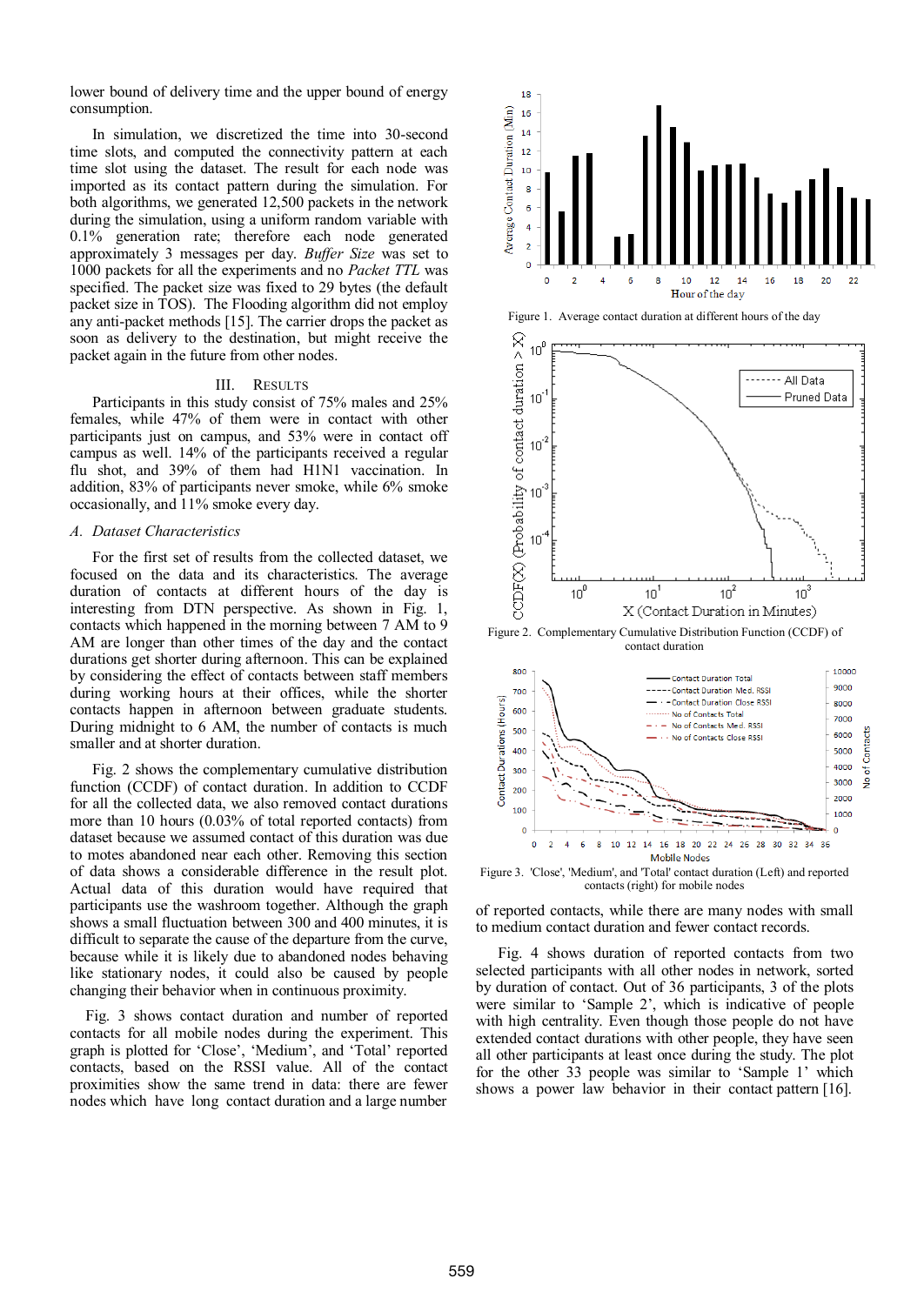

Figure 4. Contact duration between two sample participants and other nodes during the experiment



Figure 5. Packet delivery ratio for Flooding and Direct Pass algorithms

This is reasonable specifically for people who worked exclusively in a lab, as they spent a considerable amount of time close to their lab mates, but they did not have contacts with as many other people in the study.

#### *B. DTN Results*

The collected data can represent a DTN network with unpredictable and opportunistic connectivity [1]. We used collected data for all 47 nodes to simulate a DTN network and implemented two basic routing algorithms: *Direct Pass*, and *Flooding*. Fig. 5 shows packet delivery ratio for both algorithms, with infinite TTL and buffer size equal to 1000 packets. With this buffer capacity, Direct Pass does not face buffer overflow, while in Flooding each node faces buffer overflow during the simulation. The buffer overflow ratio in flooding depends on the popularity of the node in the network. If the node has large number of contacts, it receives more packets and fills its buffer faster, and therefore potentially enters buffer overflow. If the node has fewer contacts, it receives fewer packets, and faces limited buffer overflow.

As it can be seen in Fig. 5, delivery ratio in Direct Pass constantly increases with time, while delivery ratio in Flooding does not have a notable change after two weeks,



Figure 6. Delivery ratio at different hours of day



Figure 7. End-to-End delivery time histogram for Direct Pass and Flooding algorithms

where it reaches to a saturation point at less than  $100\%$ delivery. This non-ideal delivery is partly due to the packets which are generated in the nodes near the end of simulation, when insufficient time remains for delivery, and partially due to dropped packets caused by buffer overflow.

Because the dataset represents a human environment, we suspected that most of the message deliveries happened during the day. Fig. 6 validates this hypothesis. As shown in this figure, the number of messages delivered between Midnight and 6 AM is negligible. Packet delivery increases at 7 AM and reaches its peak at 2 PM, and it decreases during afternoon and evening. This peak can change in different human environments. In this study, majority of participants were students with their own work schedules, and the minority were staff with fixed working hours. However, these schedules tended to overlap in the afternoon, increasing the delivery probability.

Fig. 7 shows histogram for end-to-end delivery time for the flooding and direct pass algorithms, discretized using 8 minute bins. As the histogram shows, a portion of generated packets can be delivered quickly, likely because the source and destination are in close proximity (e.g. the same laboratory) when the packet is generated, or one of the nodes is highly connected. The chance of delivering the packet decreases with time, and in Flooding histogram it approaches zero after two weeks. The number of delivered packets at each bin of the Direct Pass plot is smaller than its Flooding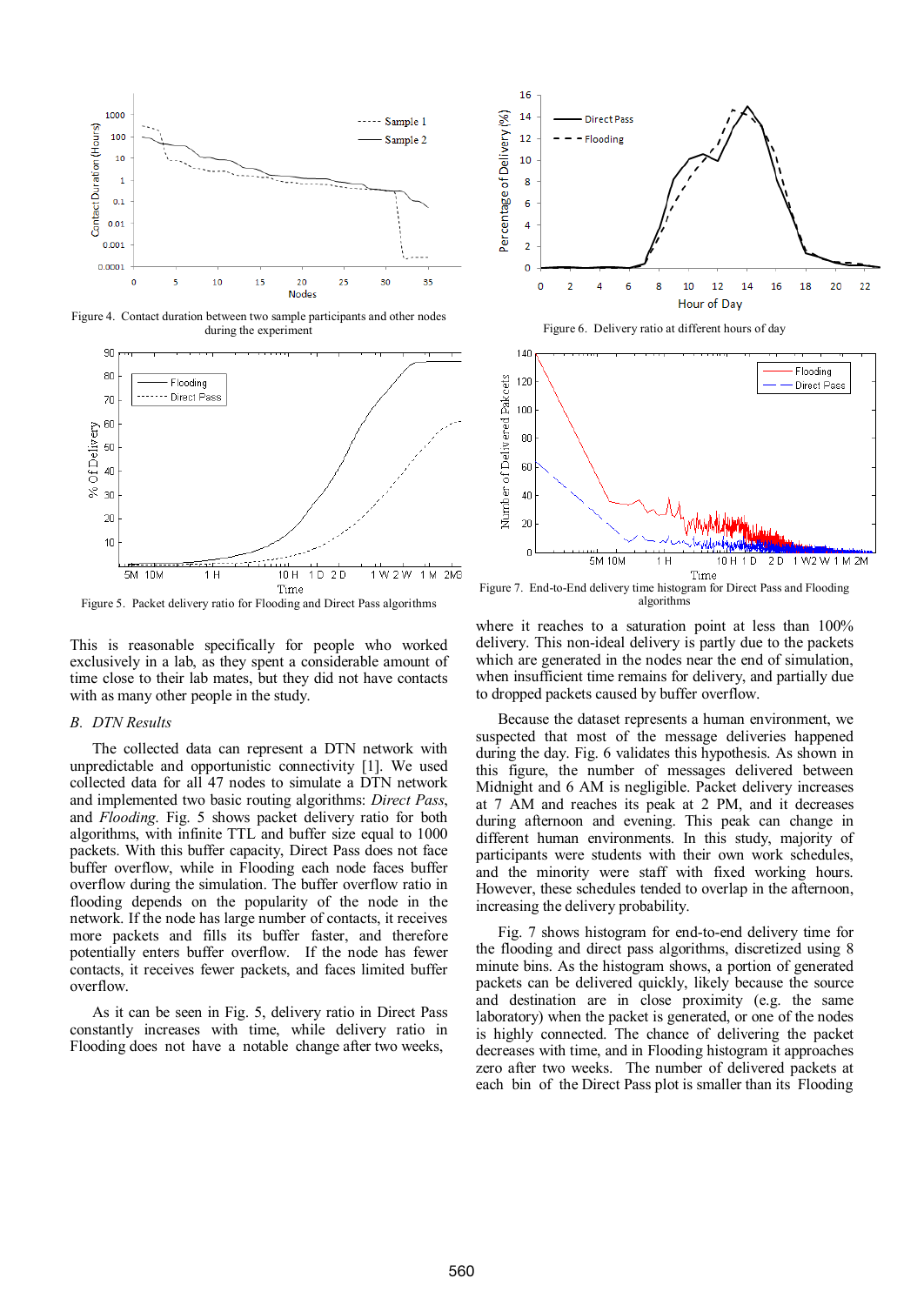

counterpart, but falls more gradually leaving a non-zero chance of delivery even after 2 weeks. This difference is as expected, because Flooding provides faster throughput than Direct Pass, but at the risk of buffer overflow.

#### *C. Dataset and Health*

We recorded information on participants' health during the study using weekly surveys. Compliance with the survey was sporadic, and we were forced to remove 5 participants due to insufficient data. Fig. 8 shows total number of sick days reported by each participant during the study. This data can be used to analyze the relation between peoples" contact patterns and their likelihood of being ill. We felt that participants were logically grouped into those who did not report a sick day, those that did reported less than 5 sick days, and those with greater than 5 sick days. While we recognize that processes of viral infection in humans are incompletely captured with aggregate statistics, we sought to determine if there was any correlation between the report of illness and participants" contact patterns in an attempt to validate the automated approach and to inform both future analysis of this data and the collection of new data. Descriptive statistics are shown in Table I.

While there were differences in contact duration for those that reported less than 5 days of illness and those with 5 or more days, there are no apparent differences between those who reported more than 5 sick days and those who reported none. While this may indicate some kind of correlation in our

TABLE I. DESCRIPTIVE STATISTICS ABOUT PARTICIPANTS WITH DIFFERENT SICK DAYS

|                              | Never   | $<$ 5 Days | $\geq$ 5 Days |
|------------------------------|---------|------------|---------------|
| No. of People                | 12      | 9          | 10            |
| Mean Duration – Close (Hour) | 1.42    | 1.08       | 1.42          |
| Mean Duration – Any (Hour)   | 3.23    | 2.52       | 3.19          |
| Mean Contacts                | 36.37   | 29.18      | 32.2          |
| Male/Female                  | 75%/25% | 89%/11%    | $60\%/40\%$   |
| Flushot                      | $0\%$   | 11%        | 10%           |
| Mean Age                     | 29.8    | 28.7       | 31.2          |
| Std Dev Age                  | 7.3     | 5.6        | 10.9          |



Figure 10: Time required to infect a given percentage of the population (left) and percentage of trials where at least the given percentage of the population was infected (right)

dataset, further research will be required to tease out the underlying causes, or eliminate the correlation. We suspect that some participants who reported no sick days did not fill out the surveys properly, underreporting their sickness causing a misclassification. However, these human factor issues can be difficult to isolate in data, and may require additional experiments to resolve. The trends noted are also influenced by important confounders, as older participants were more strongly represented in the more than 5 days category, and older participants in the study tended to be office staff, with consistent and prolonged contact patterns rather than students with more sporadic schedules.

To further visualize if sick days was correlated to network structure we plotted betweenness versus reported sick days as a scatter plot of participants in Fig. 9. Like the table, the results are ambiguous. More detailed epidemiological study will be required to further investigate this finding to determine if it is an effect or artifact.

We wanted to make a preliminary investigation of the utility of the dataset for agent-based epidemiological modeling. We assumed the virus spread from an infected node to an adjacent node, if two nodes stay in contact for at least 5 minutes with a "Close" categorization of RSSI value. This represents a 100% infection rate if the conditions are met, characteristic of a worst-case virulence human pathogen or a novel computer virus [17]. A packet representing the